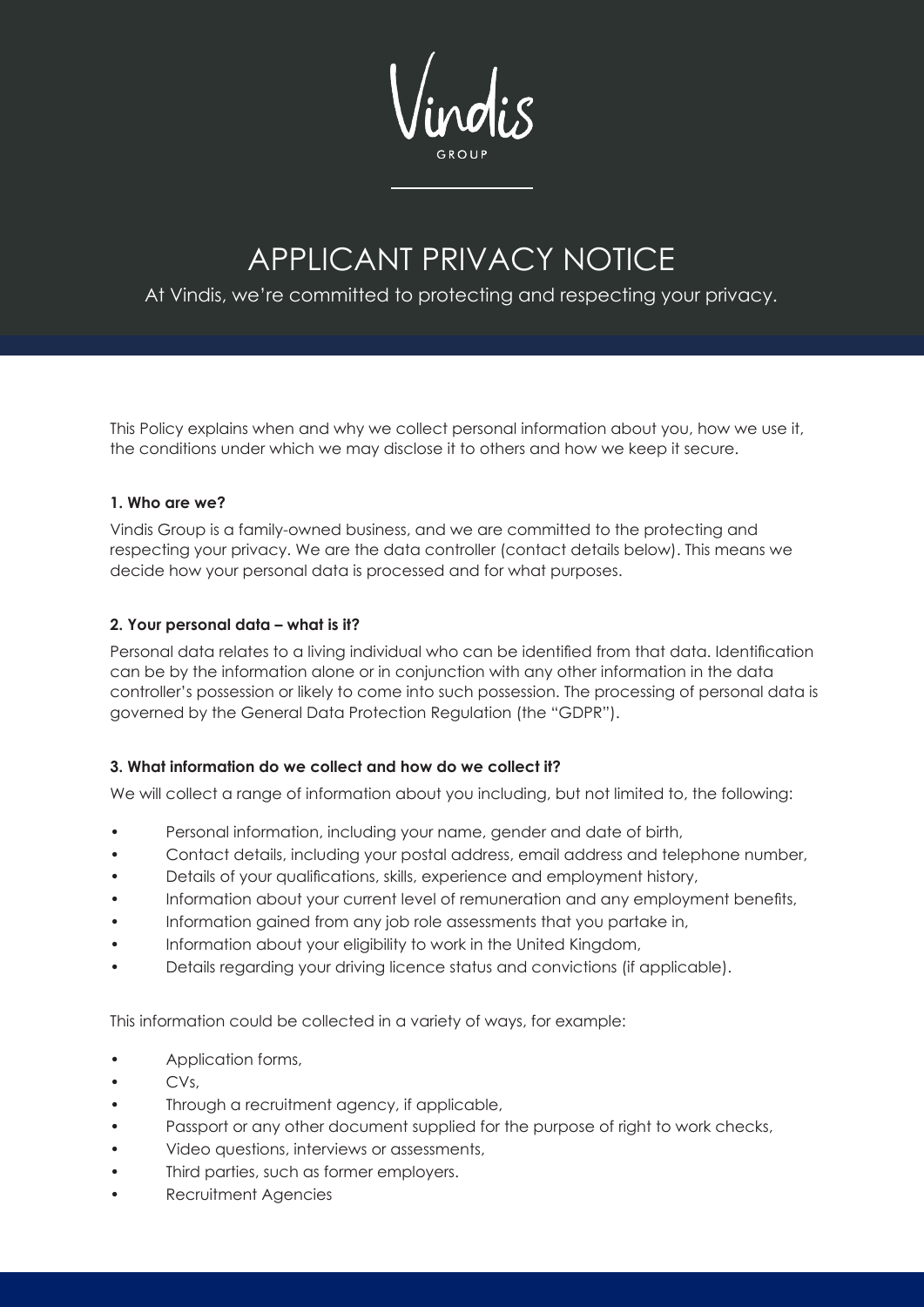# **4. Where do we store your data?**

Your data will be stored on our Applicant Tracking System, on a Vindis server and within our email system.

#### **5. How do we process your data?**

We comply with our obligations under the Data Protection Act (DPA) and the General Data Protection Regulation (GDPR) by keeping personal data up to date; by storing and destroying it securely; by not collecting or retaining excessive amounts of data; by protecting personal data from loss, misuse, unauthorised access and disclosure and by ensuring that appropriate technical measures are in place to protect personal data.

#### **6. Why do we process your personal data?**

We process your personal data for a number of reasons, where we have one of the following lawful reasons to do so:

Consent – Some of our recruitment practices require us to share your data with a third party (for example driving licence checks, psychometric profiling, checking eligibility for our apprenticeship programmes), however we would only do so with your explicit consent.

Legal Obligation – As part of our recruitment process, we are required to comply with legal obligations, such as confirming an applicant is eligible to work in the United Kingdom, before an offer of employment is made.

Legitimate Interest – It is necessary for us to process personal data and keep records, in order to manage our recruitment process, whilst assessing the suitability of applicants for each role.

#### **7. Who has access to your data?**

We may share your data internally for our recruitment purposes, this would include members of the HR team, interviewers involved in the recruitment process, managers within the business area that you have applied for and the IT team for administration purposes.

Additionally, we may share your data with a third party, listed below, as part of your application or to comply with legal requirements. We will only do so if it's relevant to your application or a service we are providing for you. We do not provide your data to any other company or sell it to third parties.

- Vindis Group Limited and its trading entities
- People HR
- Our insurers
- Government website (gov.uk)
- The brands that we represent
- DVLA
- McQuaia
- Babcock
- Suppliers of third-party systems operated by the Group

We will only share your data with other third-party companies if:

- They are compliant with the GDPR
- They do not use your data for any purpose other than that for which it was provided
- You have given your explicit consent.

#### **8. How do we keep your personal data secure?**

We take the security of your data seriously. We have internal policies and controls in place to ensure that your data is not lost, accidentally destroyed, misused or disclosed, and is not accessed except by our personnel in the proper performance of their duties.